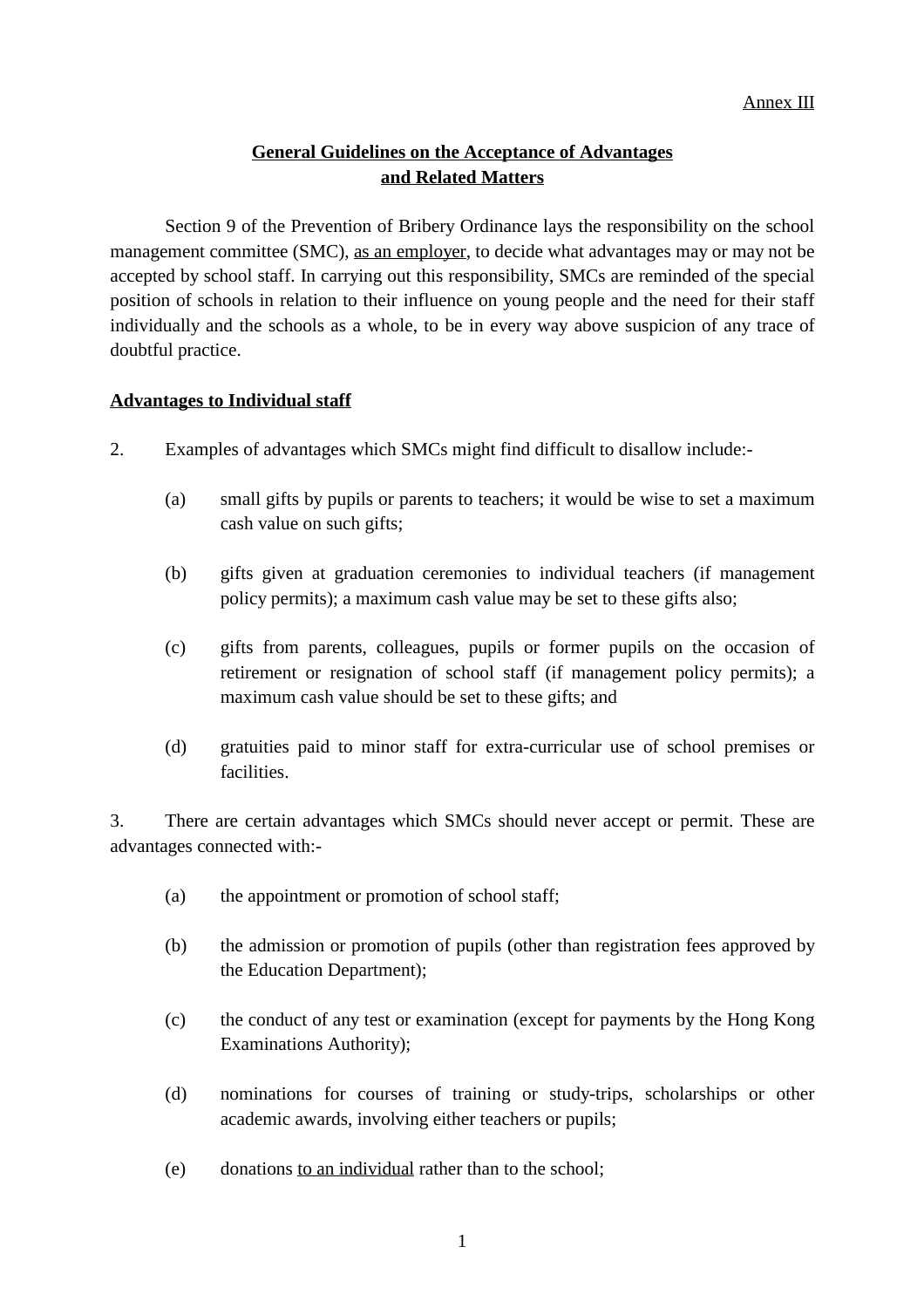- (f) commissions or gifts by a supplier or contractor to an individual rather than to the school;
- (g) payments for the use of school premises or facilities to an individual rather than to the school; and
- (h) holidays for principals or other teaching staff, sponsored by textbook publishers or booksellers, suppliers or contractors.

4. Additionally, schools subsidized under the Codes of Aid should not permit their staff to accept the following advantages:-

- (a) fees for private tuition of pupils of the same school; and
- (b) payments by teachers on sick leave to other teachers to attend to their classes.

5. To facilitate a simple and effective control over requests from staff for the acceptance of advantages, an SMC may delegate the giving of permission or refusal to the supervisor or principal. However, advantages to the principal or to any member of the SMC should only be approved by the SMC. It should be emphasized that the SMC will continue to be responsible for the permission or refusal given under delegated authority. SMCs' delegation of authority should therefore be in writing and limited to specific types of advantage and it would be advisable to obtain regular reports on how that authority has been exercised. To help the supervisor or principal to discharge his delegated authority properly and to provide a formal guideline for all the school staff, it would be useful for the SMC to issue an internal circular setting out the school's policy on the types of advantages and the circumstances under which staff may or may not accept them. At Annex 1 to this Appendix is a sample of an internal school circular which schools may consider using, subject to modifications in the light of their individual circumstances.

6. Although advantages may be accepted, they must not be solicited.

#### **Donations to the school**

- 7. On the question of donations to the school, the SMC should exercise great care that:
	- (a) they are not in any sense a reward for a favour bestowed on an individual pupil such as admitting him to the school; and
	- (b) in the case of donations by school suppliers, they should imply no standing commitment to continue to use that supplier or in any way to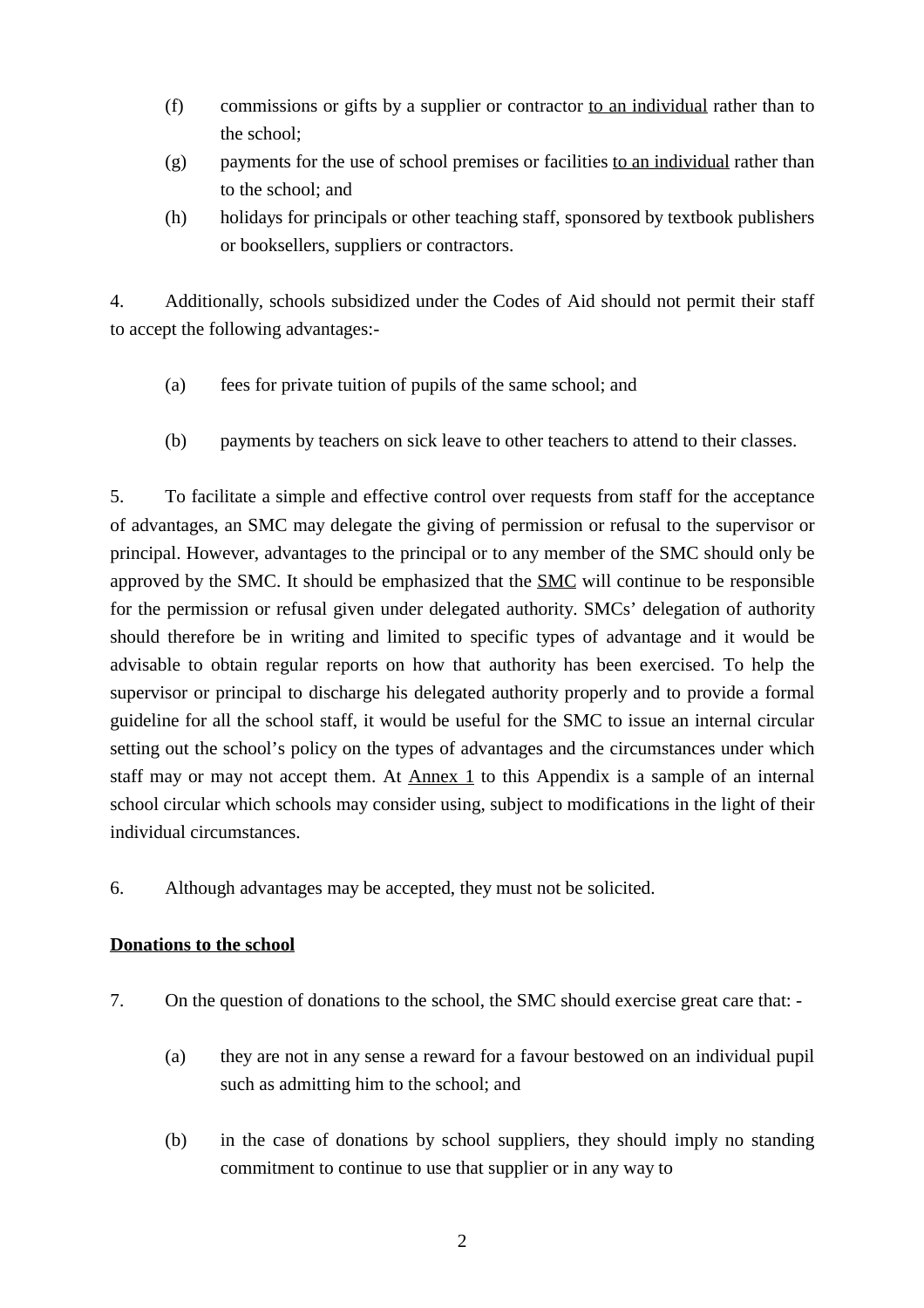restrict the freedom of the school or the pupils to obtain the most effective services at the best possible price.

In deciding whether a donation should be accepted, SMCs must balance their desire to improve school facilities against the danger of being obliged to the donor or bringing their schools into disrepute.

8. In this connection, particular care needs to be taken with regard to relations between the school supervisor or principal, and the publishers of textbooks, suppliers of textbooks and suppliers of uniforms or other items used by the pupils. In no circumstances may the supervisor or principal suggest to a publisher or bookseller that in return for a donation or discount, a particular textbook or series of textbooks will be chosen by the school in preference to others. (For guidelines prepared specifically for the selection of textbooks and acceptance of publishers' donations by schools, please refer to Appendix B). Similarly, in no circumstances may the supervisor or principal suggest to a supplier of uniforms or other items used by the pupils that, in return for a donation or other favour, a particular supplier will be chosen by the school in preference to others.

9. Another important point in connection with contacts between schools and textbook publishers concerns cash grants from a publisher for the purchase of equipment or teaching aids, to be used with a particular textbook or series of textbooks. Any such grant constitutes an advantage. It may not be accepted without the special permission of the SMC.

10. The decision on whether or not donations to the school could be accepted should normally be taken by the SMC and should not be delegated to the school principal. If for any reason the SMC should feel it necessary to delegate this authority, clear guidelines and criteria should be established and the school principal should be required to report at regular intervals any donations accepted and the reasons for accepting them.

11. SMCs of schools subsidized under the Codes of Aid must also ensure that, as laid down in the Codes, all donations to the school, if accepted, are expended for school or educational purposes only.

12. For schools subsidized under the Codes of Aid, prior approval must be sought from the Education Department before they can accept donations which would result in additional recurrent expenditure either from government or school funds. If no additional expenditure is involved, schools need not seek the Education Department's prior approval. However, acceptance of donations should continue to be reported quarterly to the Education Department and to be fully recorded in the schools' subscription/general funds account for audit purpose. At Annex 2 to this Appendix is a